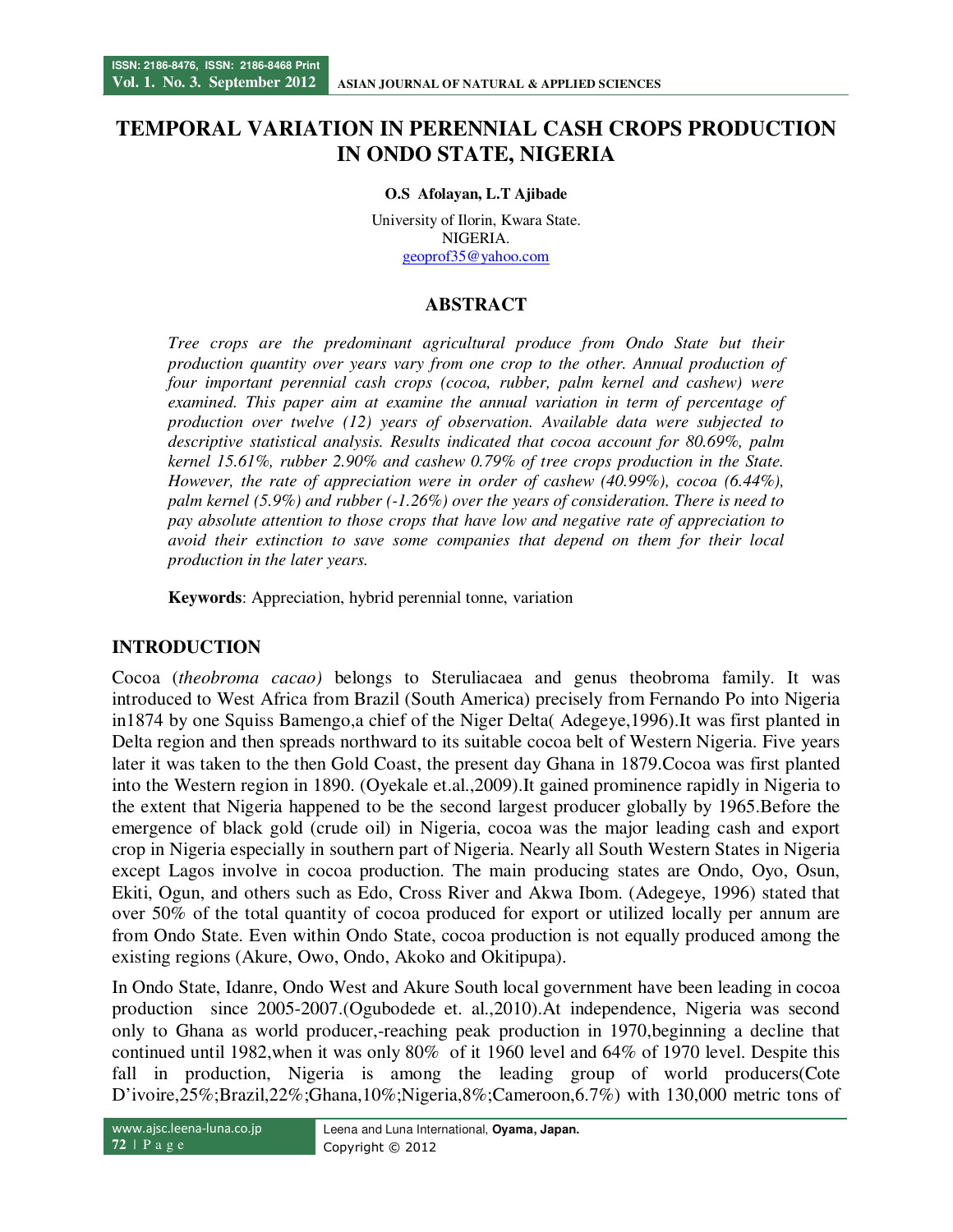cocoa(86.66%) of its total production) exported in 1982.(Oladiran,2000).Cocoa processing is currently expanding in Nigeria. Nigeria produced an estimated 385,000 tons of cocoa beans with more than \$570 million in 2005(industry source).This accounts for about 11 percent of World total cocoa production(3.5 million tons).About 80-85 percents of Nigeria's cocoa is exported as beans mostly to the EU, where they are then processed into butter, paste and liquor(75 percent) and powder(25 percent).The United States imported cocoa beans with nearly \$50 million from Nigeria in 2005(USDA'sBICO report ).North America and Europe consume 86 per cent of cocoa based products and between them, they produce 14 per cent of the World cocoa; whereas Africa and Asia produce 86 per cent of the raw beans, but consume just 14 per cent of cocoa based products.(Owofemi,2010.).Nigeria is the third largest producer of cocoa in Africa, producing about 12 percent of the total World production behind Cote d'voire(35) percent and Ghana (13) percent. Nigeria is the fourth largest cocoa producing country globally after Cote d"voire, Indonesia and Ghana. Cocoa remains a major export in Nigeria, with reference to CBN 1998 report, a revenue of 74,593 million Naira(US\$53,280).

Oil Palm (e*laeis guneensis*) is a tree crop produce in tropical region of the world. Before 60'<sup>s</sup> Nigeria was a country with the largest production but overtook my Malaysia after years. The Oil Palm tree is one of the greatest economic assets a nation or state has, provided its importance is realized and potentials fully harnessed. Palm products include palm Oil, Palm Kernel Oil and Palm Kernel cake e.t.c. Palm kernel nuts have both local and international markets value. Its geographical location and production scattered in the rain forest region in southern Nigeria especially in Ekiti, Edo, Ondo, Anambra, Cross River, Oyo, Abia, and Enugu. Between 1960 and 1966 Nigeria, with a annual production of palm kernels averaging over 400,000 metric tons, was far and away the leading world producer, supplying 50% of total world consumption. (Oladiran, 2000).

Natural, para rubber (*hevea brasilensis*) is a commercial tree economically grown in plantation. Rubber is important in the socio-economic life of many tropical developing nations such as Nigeria and Brazil. Rubber is used in the manufacture a number of industrial products which range from tires, balls, containers, shoes to band and a host of other item. The product of the coagulated latex is rubber. Rubber before the era of the oil boom, was one of the agricultural commodities that were the mainstay of Nigeria economy, thereby provided bulk employment for the people of the present Ondo, Edo and Delta State.(Uyovisere Edna,2000). Rubber was originated from South America, Brazil precisely. Nigeria's rubber production since independence has varied between an annual 43,000 and 72,000 metric tons which, until 1971, was entirely exported. (Oladiran, 2000). Rubber requires a well-drained, sandy loam, well-aerated permeable subsoil in which their root systems can profelirate with annual rainfall of at least 1700mm and between  $24^0C-35^0C$ .

The cashew tree (anarcdium occidentale) is a native of Brazil and the lower Amazons. The economic importance of this special tree is such that while the tree is native of central and South America, it is now widely distributed throughout the tropics, particularly in many parts of Africa and Asia. (Akinhanmi et al 2008 and Ibrahim et al.,2011).The major producing countries of cashew are Tanzania, India, Mozambique, Sri-lanka, Kenya, Madagascar, Thailand, Malaysia, Indonesia, Nigeria, Senegal, Malawi and Angola. Africa is the third largest global source of cashew nut and produces about 100,000 tons per year (Spore 19997, Olunloyo 1996 and Ibrahim et al., 2011).About 60-65% of the total cashew production in Africa is utilized while the rest are discarded. Aduku (1993) observed that cashew nut meal has the following proximate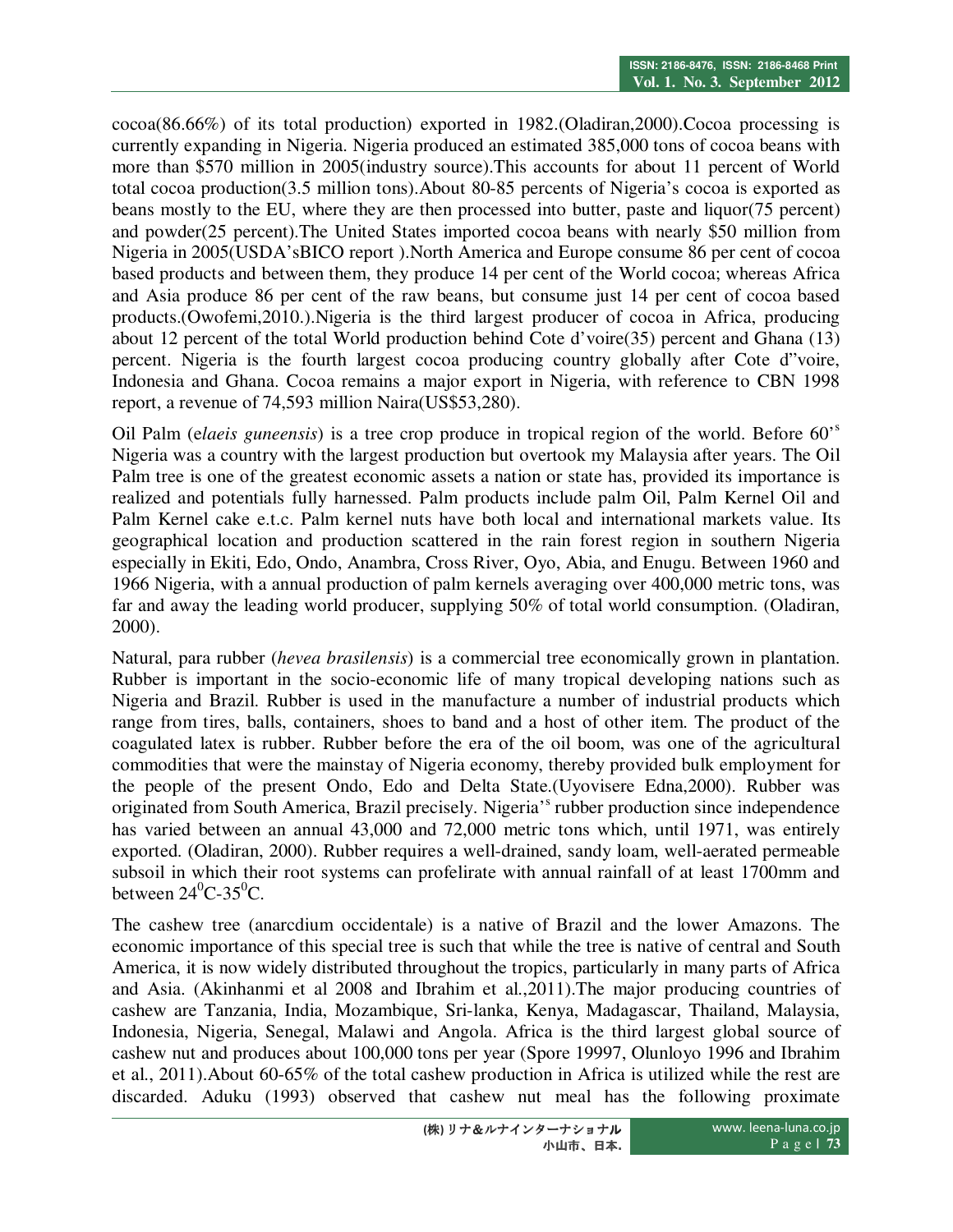composition viz: protein 40.9%, fat 1.3%, crude fibre 1.5%, calcium 0.06%, phosphorus 1.72%, Ash 5.30%, Lysine 0.86%, methionnine 0.35%, Cystein 0.32%, and tryptophan 0.29%. However, it is carefully observed that cashew, palm tree and cashew advertently or inadvertently exist within cocoa plantation being used to nurture cocoa seeding for protection and shading of hash sun-ray during the dry season. Cocoa being the major cash and tree crop accounts for 80.69% of tree crops in Ondo State annually.

### **STUDY AREA**

There are eighteen (18) Local Government Areas in Ondo State. The State was created on 3<sup>rd</sup> February, 1976 and ranked  $25<sup>th</sup>$  in term of size after Ogun State. Ondo State has a total land area of about 15,500km with total population of 3,441,024 persons.(NPC,2006).Generally, Ondo State is characterized by abundant rainfall with tropical pattern of climate.(Oyakale,2009).The rainy season normally commenced from April to October with double maxima rainfall and slight dry season between November and March. Being an agrarian society, about 70% of the inhabitants specialize in farming activities, with cocoa serving as the predominant cash crop. Other important economy tree crops are rubber, cashew and palm kernel from oil palm fruit. Hence, apart from these, other food crops are also cultivated. And Idanre, Ondo West, Akure South, Ile-Oluji/Okeigbo are the leading producers of cocoa in Ondo State.(Ogunbodede et. al,2010).Also, beside aforementioned crops are Kolanut,Plantain,Banana as well as giant trees of various species that provide shade during the dry season. Other inhabitants specialize in trading and artisan.



**Figure 1: Ondo State map showing L.G.A** 

| www.aisc.leena-luna.co.jp | Leena and Luna International, Oyama, Japan. |  |  |  |
|---------------------------|---------------------------------------------|--|--|--|
| $74$   Page               | Copyright © 2012                            |  |  |  |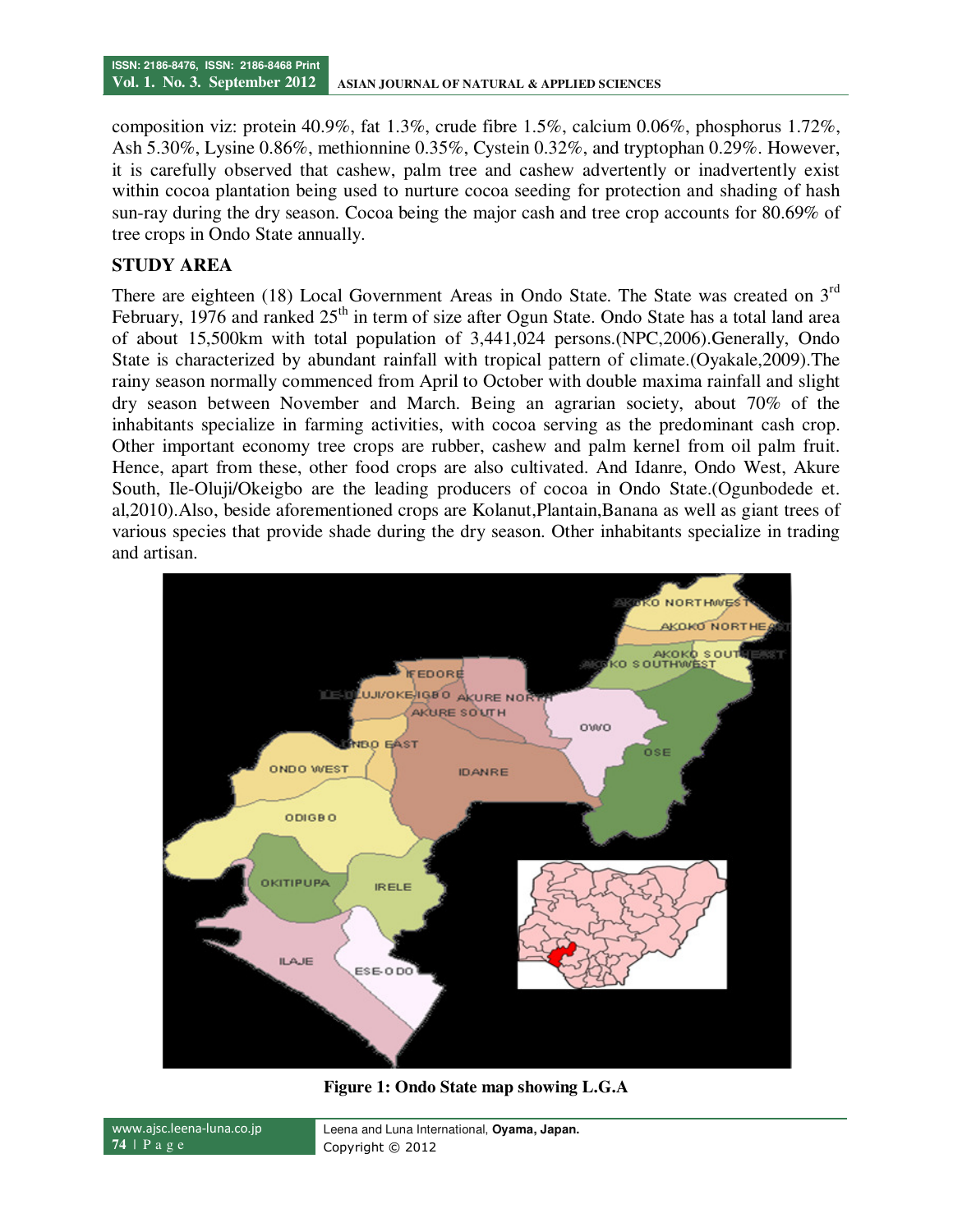## **MATERIALS AND METHODS**

This study used secondary data of annual production of cocoa, palm kernel, cashew and rubber were collected from Ondo State Ministry of Agriculture,Akure. The analysis of the data involved different analytical tools such as descriptive statistic for the description of variation in annual production of each crop. Variation in annual production of the crops were arranged in tabular form with respect to percentage and degree of production within the State. Pie chart were used to illustrate the degree of annual crops production in relation to percentage and order of production and appreciation over years of observation.

### **RESULTS AND DISCUSSION**

| Year            | Cocoa     | $\%$ V   | <b>P.Kernel</b> | $\%$ V   | <b>Cashew</b> | $\%$ V   | <b>Rubber</b> | $\%$ V   |
|-----------------|-----------|----------|-----------------|----------|---------------|----------|---------------|----------|
| 2000            | 24,047    | $\Omega$ | 5,531           | $\Omega$ | 153           | $\Omega$ | 1,284         | $\Omega$ |
| 2001            | 45,875    | 39.78    | 6,095           | 9.25     | 143           | $-6.70$  | 1,474         | 12.89    |
| 2002            | 54,219    | 15.39    | 10,086          | 39.57    | 572           | 75       | 1,268         | $-16.25$ |
| 2003            | 64,906    | 16.47    | 11,542          | 12.61    | 504           | $-13.49$ | 814           | $-55.77$ |
| 2004            | 69,822    | 7.04     | 12,802          | 9.84     | 788           | 36.04    | 1,549         | 47.45    |
| 2005            | 57,076    | $-22.33$ | 10,452          | $-22.48$ | 903           | 12.74    | 1,452         | $-6.68$  |
| 2006            | 61,835    | 7.69     | 12,227          | 14.52    | 814           | 10.93    | 1,188         | $-22.22$ |
| 2007            | 45,023    | $-37.34$ | 12,332          | 0.81     | 399           | 104.01   | 605           | $-96.36$ |
| 2008            | 60,039    | 25.01    | 13,407          | 7.99     | 760           | 47.5     | 1,134         | 46.65    |
| 2009            | 76,399    | 21.41    | 15,499          | 13.52    | 273           | 178.39   | 5,023         | 77.42    |
| 2010            | 65,224    | $-17.13$ | 12,746          | $-21.59$ | 504           | $-45.83$ | 4,343         | $-15.66$ |
| 2011            | 76,558    | 14.87    | 12,856          | 0.86     | 1,058         | 52.36    | 5,087         | 14.63    |
| Total           | 701,023   | 70.84    | 135,575         | 64.9     | 6,871         | 450.89   | 25,221        | $-13.86$ |
| <b>Total Av</b> | 58,390.75 | 6.44     | 11297.92        | 5.9      | 572.58        | 40.99    | 2101.75       | $-1.26$  |

**Table 1: Annual Variation in Tree Crops Production in Metric Tons and Percentage** 



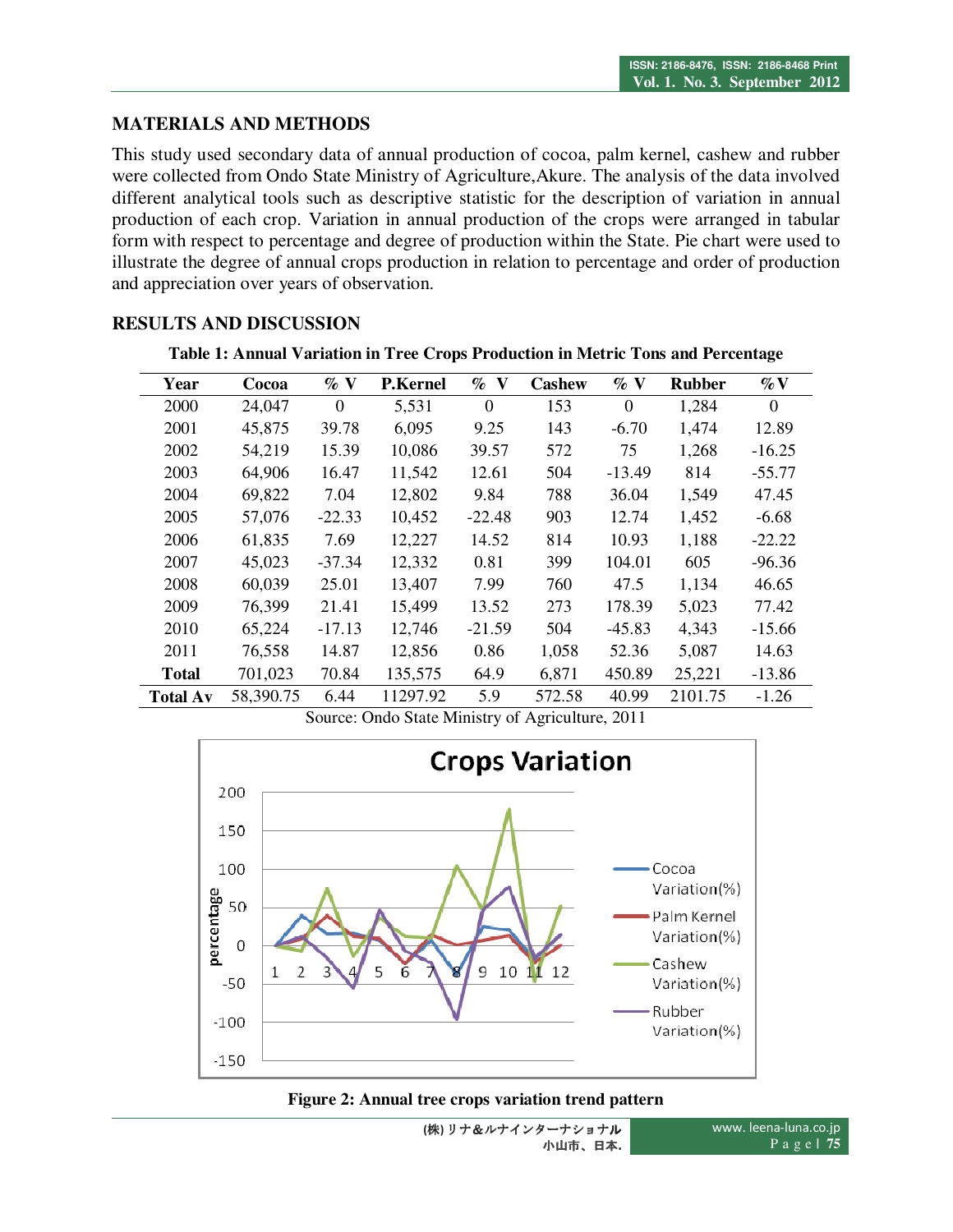Line graph revealed the annual trend pattern of variation in percentage of the examined crops. Rubber is the crop with the highest rate of negative variation followed by cocoa, cashew and palm kernel. Notwithstanding, annual pattern of cocoa(6.44%),palm kernel(5.9%) and cashew(40.99%) were positive due to people awareness at the expense of rubber(-1.26).Year 2002,2007 and 2009 were highly favour the rate of cashew production with the percentage variation of 104.01%, 178.39% and 75% respectively. Percentage variation in cocoa, palm kernel, cashew and rubber were ranged from -17.13% to 39.78%, -21.59 to 39.57%, -6.70 to 178.39% and -6.68 to 46.65% respectively.

Over years of observation(12 yrs),cocoa production ranged from 24047 to 76558;palm kernel, 6,090 to 15,499; cashew, 143 to 1,058; rubber, 605 to 5,087 metric tonnes. Reduction in cocoa production occurred in 2005 (18.25%), 2007 (21.19%), and 2009 (27.25), palm kernel; 2005 (22.48%), and 2010 (21.59%), cashew; 2001(6.70%) 2003(13.49%) 2010 (45.83%), and more than half of the years of observation account for reduction years in rubber production. An average rate of increase in cocoa, palm kernel, cashew and rubber are 7.5, 5.4, 18.1 and 15.1 with average production of 58, 418.58, 11,297.08, 572.58, 2,101.75 respectively, from 2000 to 2011.

**Table 2.Magnitude Order of Tree Crops Production and Appreciation in Ondo State**

|          | <b>Level of Production</b> | <b>Level of Change</b> |          |                   |               |
|----------|----------------------------|------------------------|----------|-------------------|---------------|
| Crop     | <b>Percentage</b>          | <b>Degree</b>          | Crop     | <b>Percentage</b> | <b>Degree</b> |
| Cocoa    | 80.69                      | 290.4                  | Cashew   | 40.99             | 283.40        |
| P.Kernel | 15.61                      | 56.2                   | Cocoa    | 6.44              | 44.52         |
| Rubber   | 2.90                       | 10.5                   | P.Kernel | 5.9               | 40.79         |
| Cashew   | 0.79                       | 2.8                    | Rubber   | $-1.26$           | $-8.71$       |
|          | $100\%$                    | $360^0$                |          | 52.07             | $360^{0}$     |



Source; Author fieldwork, 2012

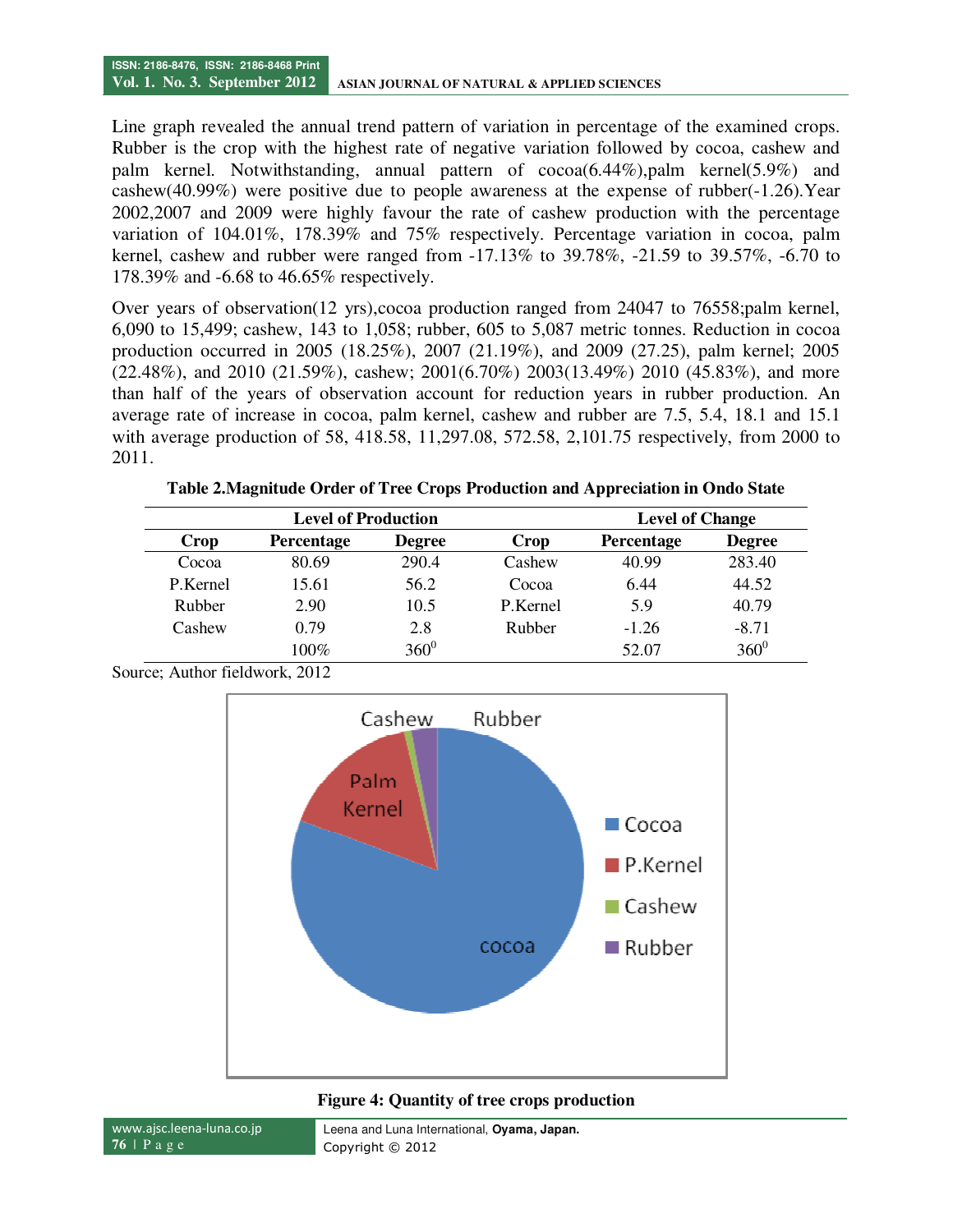Cocoa is the most widely produced tree crop in Ondo State with 80.69% average value while its rate of appreciation over twelve years of observation is 6.44%.The state is the best producer of cocoa and her annual production account for more than half of the whole country production. Palm Kernel is in second position with average value of 15.61% and increase rate of 5.9%.Rubber ranks third with 2.90% average value and negatively reduced with -1.26% decrease over the years .Cashew is the fourth produced tree crop with 0.79% but with the highest rate of appreciation even more than the combination of the other three crops over same years of observation, Its has 40.99% value of increase from 2000 to 2011.

Negative variation may be attributed to unfavourable climate change. Cocoa is highly sensitive to changes in climate, particularly to temperature due to its effects on evapotranspiration (Anim andFrimpong,2005;Ajewole and Iyanda,2010).The effects of weather can either lead to increased metabolism, and disease incidence in field environment.(Justina and Emaku,2007).Thus, to improve the production of any crop there is need to understand the average weather conditions of such area (observed as the climate),whereby climatic parameters such as temperature, rainfall, humidity as well as sunshine hours affect the agricultural output of any region. Daily, seasonal, or annual variations in the values of the climatic element are of greater importance in determining the efficiency of crop growth (Ayoade, 2004).

# **CONCLUSION**

However, to avoid the extinction of valuable crop like rubber in the state, there is need for government, institution and agro based companies to rise for the safety of rubber. Conversely, if care is not taken, in the next few years to come, rate of rubber production will be nothing to write about in Ondo State and its rate of importation may likely cut-short the production capacity of rubber products beyond the expectation. Also the highest produced crop (cocoa) rate of production does not correlate with the rate of appreciation. Hence, absolute attention needs to be paid to other crops like cashew, palm kernel, rubber as cocoa. Ondo State is characterized by about four functioning cocoa processing industries in Akure, Ile-Oluji and Ondo town precisely (KPMG, 2008). Also cashew and rubber processing factories should be invested on either by government or private organization. Hybrid tree crops that can withstand fluctuation in climatic elements should be developed through government agencies, and institutions with the support of agro-based companies to avoid the low production even extinction of some crops that can bring about their massive and uncontrollable importation later in future.